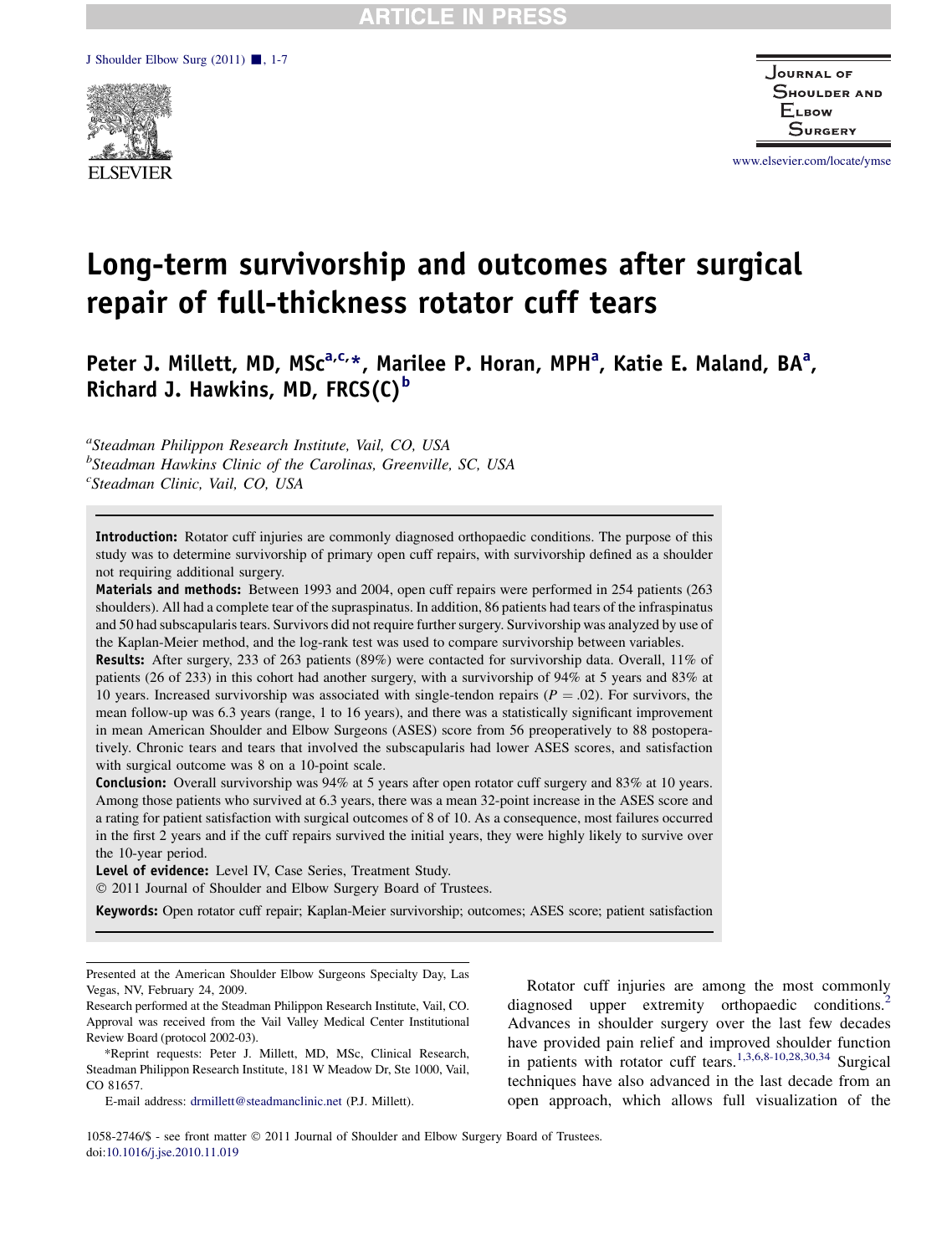rotator cuff, to a mini-open approach, which was less invasive[.1,2,5,31,33,36,37](#page-5-0)

The first open rotator cuff repairs detached the deltoid and repaired the torn cuff tendon with sutures through transosseous tunnels. $^{18}$  $^{18}$  $^{18}$  A significant advancement in surgical technique spared the deltoid with a mini-open approach that used arthroscopy for the acromioplasty and a less invasive split in the deltoid to gain access to the tear.[4,37](#page-5-0) The rotator cuff tendons were then repaired with transosseous sutures through bone tunnels, which then evolved to suture anchors that reapproximated tissue back to bone.<sup>[4,18](#page-5-0)</sup> Historically, failure rates after rotator cuff repair have ranged from  $6\%$  to  $32\%$ <sup>[5,15,16,35](#page-5-0)</sup> In 2004, Williams et  $al<sup>34</sup>$  $al<sup>34</sup>$  $al<sup>34</sup>$  reported good to excellent clinical results 10 years after rotator cuff repair despite having a cuff rerupture rate of 20% to 65%. Zheng et  $al^{38}$  $al^{38}$  $al^{38}$  reported that most cuff tendon repairs fail because of tendon failure at the suture-tendon junction, suture breakage, knot slippage, or anchor pullout. As surgical techniques evolved, the failure rates have improved.<sup>[22,36](#page-5-0)</sup>

There are few studies that document long-term survivorship after open cuff repairs. Despite this, patients frequently ask about the risk of retear and the need for additional surgery. The purpose of this study was to determine the survivorship after primary open rotator cuff repair and examine factors that influence long-term survivorship, patient satisfaction, and functional outcomes.

## Methods and materials

## Patient population

Between 1993 and 2004, primary open rotator cuff repair was performed on 279 shoulders in 269 patients by a single surgeon. All patients included in this study had complete tears of the supraspinatus. In addition, patients with tears of the infraspinatus and/or subscapularis were included. All tears were surgically repaired by a standard open or mini-open approach. Patients were excluded if they had confounding co-pathology or treatments, such as advanced glenohumeral osteoarthritis, tendon transfers for cuff augmentation, total shoulder arthroplasty, or prior surgery. In this cohort of 269 patients, we were unable to perform postoperative subjective follow-up on 7 patients who refused to participate and another 8 who had died, leaving a study population of 254 patients (263 shoulders).

The mean subjective follow-up was 6.3 years (range, 1 to 16 years). At a minimum of 1 year after surgery (range, 1 to 16 years), 233 of 263 patients (89%) were contacted regarding survivorship data. There were 174 men and 59 women in this study group. The mean age at the time of index surgery was 58 years (range, 25 to 80 years) (Fig. 1). Surgery was performed on 72 left and 161 right shoulders. In addition to the supraspinatus, 86 shoulders also had infraspinatus tears and 50 shoulders had subscapularis tears. Of the patients, 124 had single-tendon tears repaired, 83 had 2-tendon tears repaired, and 26 had 3-tendon tears repaired. There were 203 shoulders with transosseous repairs or anchor repairs to the tuberosity and 30 with side-to-side repairs.



**Figure 1** Age distribution for cohort.

The quality of tendon repair was rated intraoperatively, with an excellent rating in 51.5% of patients, good in 27%, fair in 6%, and poor in less than 1%. Of the patients, 15% were missing this objective assessment of the quality of repair by the surgeon. At the time of rotator cuff repair, 23 patients (10%) had a distal clavicle excision. Of the shoulders, 109 had an open acromioplasty, 97 had an arthroscopic acromioplasty, and 26 received a subacromial decompression without acromioplasty. Concomitant treatment of the long head of the biceps (LHB) tendon was performed in 69 shoulders, with 30 undergoing a biceps tenodesis and 39 undergoing simple biceps tenotomy.

At the time of repair, the number of tendons involved, type of repair, quality of repair, biceps treatment, and demographic data were documented. A subjective self-administered questionnaire was used to assess pain and function preoperatively. The questionnaire included the American Shoulder and Elbow Surgeons (ASES) score, which is a condition-specific instrument that was developed in 1994 for patients to report shoulder limitations.<sup>[27](#page-6-0)</sup> The ASES score has been validated for rotator cuff pathology and consists of 2 equally weighted domains totaling 100 points.<sup>[17,19](#page-5-0)</sup> Pain was measured on a scale from 0 to 10, with 0 indicating no pain and 10 indicating very bad pain. Patient satisfaction with surgical outcomes was measured on a scale from 1 to 10, with 10 being very satisfied and 1 being very unsatisfied. Patients were asked to complete the same pain and functional questions preoperatively and postoperatively. All data were collected prospectively, maintained in a clinical database, and analyzed retrospectively. Patients who did not return the questionnaire were contacted by phone and asked about further surgery to calculate survivorship. They were also encouraged to return the follow-up questionnaire for functional assessment. To reduce bias, no follow-up questionnaire data were documented by phone.

#### Surgical technique

After an interscalene block and general anesthetic, the patient was positioned in the beach-chair position and the affected arm was prepared and draped. Diagnostic arthroscopy was performed first, and intraoperative pathology was documented. When deemed necessary, an acromioplasty ( $n = 206$ ) and distal clavicle excision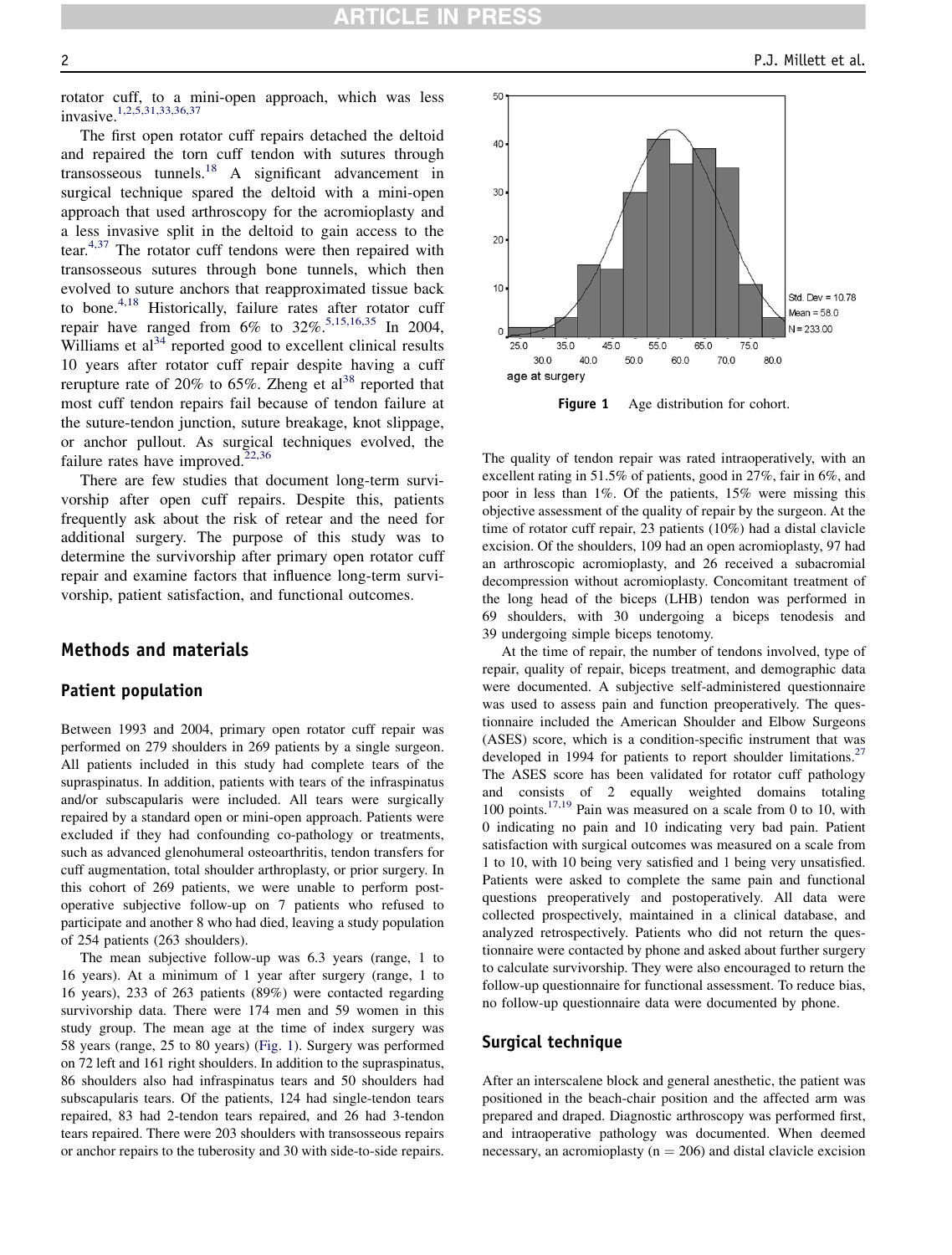$(n = 23)$  were performed along with LHB tenotomy  $(n = 69)$ before proceeding to the rotator cuff repair. The rotator cuff was repaired by similar techniques regardless of whether repair was done by a mini-open or open approach. The majority of cuff tears were secured in a transosseous manner or by suture anchor fixation methods ( $n = 168$ ), but some tear patterns were fixed via side-to-side margin-convergence techniques ( $n = 30$ ). Drill holes or suture anchors were placed in the juxta-articular cortex of the humerus for tendon fixation.<sup>[18](#page-5-0)</sup> Tendons were then repaired with modified Mason-Allen sutures to secure the tendons to the tuberosity. After the rotator cuff repair, tenodesis of the biceps was performed in 30 patients. Thirty-nine were left with LHB tenotomy.

## Rehabilitation

Patients in this series were started on gentle pendulum exercises and a passive elevation program on postoperative day 1. At first, the repaired shoulder was protected until the healing tissue was strong enough to begin active range of motion. The basic reha-bilitation protocol included 3 phases.<sup>[20](#page-5-0)</sup> When the tissue quality was good and the repair construct was strong, early passive range of motion was initiated with minimal loads across the repair for weeks 1 to 6 in phase 1 of rehabilitation. For weeks 6 to 12, phase 2 was initiated, which included active range-of-motion exercises that progressively applied loads to the repair construct and began to transfer loads back to the healing tissues. Phase 3 of rehabilitation consisted of strengthening exercises that focused on restoring power and endurance to the healed rotator cuff muscles. This began from week 8 to week 12 depending on the size of the tear and the security of the repair and was continued until 4 to 6 months postoperatively. Therefore, the basic postoperative rehabilitation goals were to mobilize the joint early, load the repaired cuff tendons safely, and strengthen the cuff muscles progressively.

#### Statistical analysis

Survivorship was defined as shoulders not requiring further surgery and was measured over the duration of the study. Nonsurvivors were defined as shoulders that required further surgery. The nonsurvivors (failures) were further categorized as having either surgically related complications, such as infection, stiffness, or retear, or another surgery for all other reasons. Survivorship was analyzed by use of the Kaplan-Meier method, and the logrank test was used to compare survivorship between variables. The Kaplan-Meier method analyzed time to an endpoint, which in this study was a second surgery. Survivorship was calculated by taking a beginning point (index surgery) and a discrete time interval and counting the failures occurring in that time (1, 5, and 10 years). The Kaplan-Meier estimates the probability of the proportion of patients with subsequent surgery at a particular time and can account for patients who are lost to follow-up or have not reached future time points at the time of the analysis (censored data).

The ASES score (Kolmogorov-Smirnov  $Z = 3.94, P < .001$ ) and patient satisfaction (Kolmogorov-Smirnov  $Z = 2.44, P < .001$ ) were also statistically analyzed and showed significant departure from normal distribution. Nonparametric univariate analysis was performed with the Mann-Whitney  $U$  test for 2-group comparisons and Kruskal-Wallis analysis of variance for multiple-group comparisons. The Spearman  $\rho$  was used to assess associations between continuous variables. Statistical analysis was done with SPSS software, version 11.0 (SPSS, Chicago, IL). All reported P values are 2 tailed, with a  $\alpha$  level of .05 indicating statistical significance.

## Results

#### Survivorship

Follow-up was obtained in 89% of patients (233 of 263). Overall, 26 of the 233 patients (11%) reported having a subsequent surgery on their affected shoulder, with a mean time from index cuff repair to subsequent surgical intervention of 4.2 years (range, 15 days to 12.9 years). Of these patients, 7 (3%) had early surgical complications that required surgery at a mean of 268 days (range, 215 days to 2.9 years) and 19 (8%) had surgery for other reasons at a mean of 4.7 years (range, 15 days to 12.7 years). Four patients had surgery for infections at a mean of 385 days (range, 15 days to 2.9 years), with one of these patients also having had a deep vein thrombosis. Three patients underwent surgery for adhesive capsulitis at a mean of 127 days (range, 110 to 161 days) from the index operation. Nine patients had recurrent tears and underwent revision rotator cuff repair at a mean of 4.3 years (range, 215 days to 8.9 years), two patients had progressive arthritis and underwent shoulder arthroplasty, and four patients had various other surgeries (suprascapular nerve release, acromioclavicular reconstruction, biceps release, and biceps reattachment). Four patients reported another surgery on the affected shoulder but were unable to describe the type of surgery that was performed. Most failures occurred early, in the first 2 years. If patients' cuff surgery survived the first 2 years, it was likely to survive over the 10-year period.

The rate of revision rotator cuff repair, at a mean of 4.3 years (range, 215 days to 9 years), was 4%. Subsequent surgeries that did not involve the rotator cuff (arthroplasty, acromioclavicular reconstruction, biceps release, and biceps reattachment) were done at a mean of 5 years (range, 1 to 10 years). In the 2 subjects who had progressive glenohumeral arthrosis, one of the arthroplasties was performed 3 years after the rotator cuff repair and the other was done 8 years after repair. Overall, survivorship was 94% at 5 years after open rotator cuff surgery and 83% at 10 years [\(Fig. 2\)](#page-3-0). Survivorship was not associated with age, gender, quality of repair, or biceps treatment. Increased survivorship was associated with single-tendon repairs as compared with multiple-tendon repairs ([Fig. 3](#page-3-0)).

## **Outcomes**

For the 217 shoulders that ''survived'' and did not undergo a subsequent surgery, the mean subjective follow-up was 6.3 years (range, 1 to 16 years). The mean postoperative ASES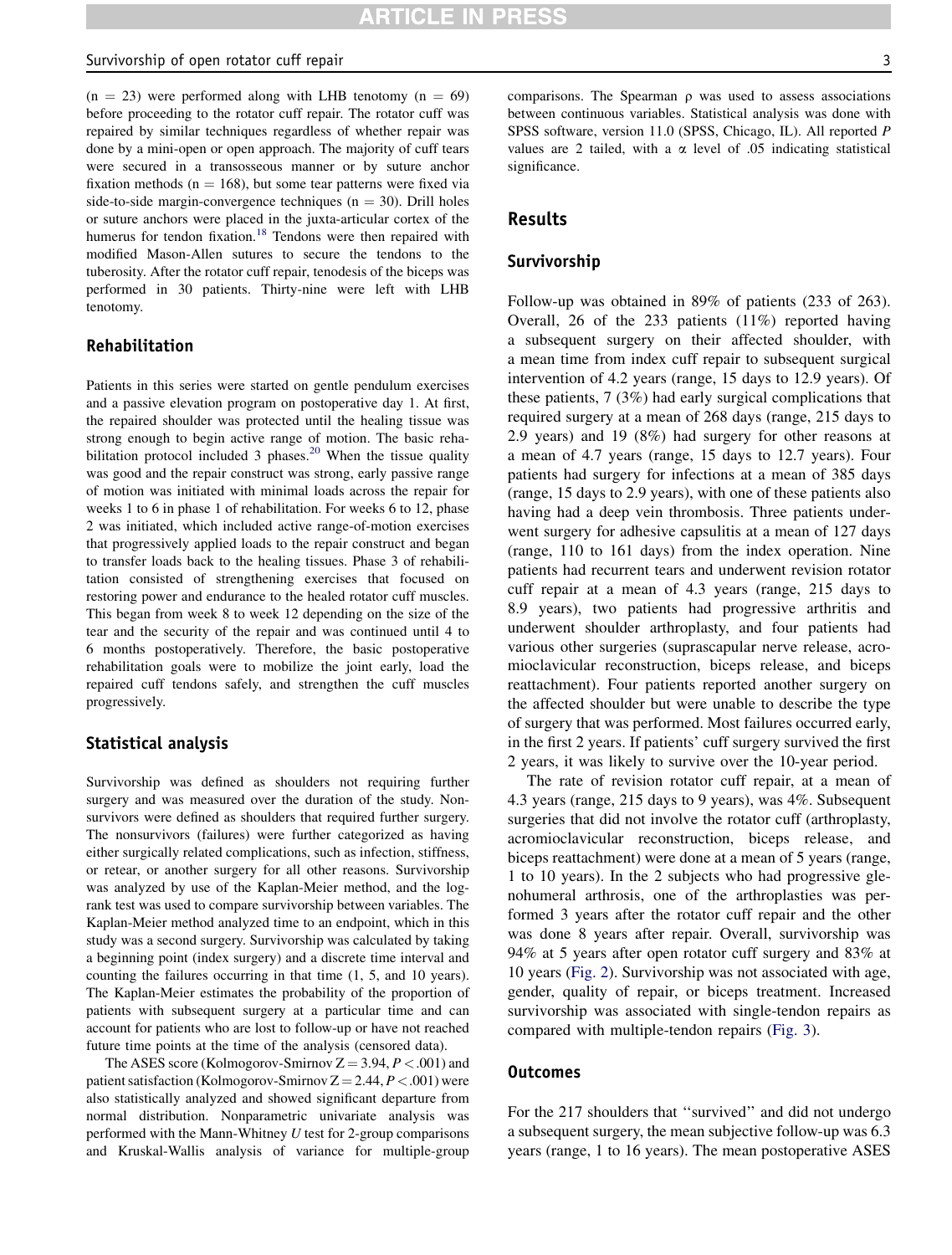<span id="page-3-0"></span>

Figure 2 Overall survivorship was 94% at 5 years after open rotator cuff surgery and 83% at 10 years.

score was 88 (range, 28 to 100). This improved by a mean of 33 points (range,  $-24$  to  $+72$ ) from the preoperative score. The mean patient satisfaction with outcomes was 8 on a 10 point scale. Women had a statistically significantly greater improvement in ASES score, with a mean 44-point improvement (range, 8 to 72), where as men, who only had a mean 30-point improvement (range,  $-24$  to 69) ( $P = .005$ ). There was no significant difference in the final postoperative ASES score between women and men. In 2 patients, the surgeons rated the repaired tendon quality as poor; however, these patients did not progress to another surgery and had good outcome scores. One patient with poor tendon quality had 16 years' follow-up with an ASES score of 88 and was very satisfied with the outcome, and the other patient had an ASES score of 98 just over 2 years postoperatively.

There was a statistically significant difference in satisfaction with surgical outcomes in patients who had tendon quality rated as fair (mean satisfaction score, 4; range, 1 to 10) versus those with an excellent repair (mean, 8; range, 1 to 10) and those with a good-quality repair (mean, 7; range, 1 to 10) ( $P =$ .007). Adjusting for multiple comparisons with Bonferroni correction shows that the significant difference was between the group rated as having fair-quality tendon repair and the group rated as excellent ( $P = .011$ ). The number of tendons involved also had a statistically significantly effect on patient satisfaction scores ( $P = .02$ ). The mean patient satisfaction score for patients with single-tendon repair was 8 (range, 1 to 10). Patients with 3-tendon tears were significantly more satisfied, with a mean score of 9 (range, 1 to 10), than patients with 2-tendon tears, who had the lowest mean satisfaction score, at 7 (range, 1 to 10) ( $P = .011$ ). There was no significant difference in the postoperative ASES score and the number of tendons repaired.

There was no significant difference in ASES score ( $P =$ .34) or patient satisfaction with surgical outcomes ( $P = .71$ ) among acromioplasty treatment groups, indicating patients who received a subacromial decompress at the time of



Figure 3 Increased survivorship was associated with 1 tendon having been repaired (red line) versus more than 1 tendon (blue line).

rotator cuff repair did not report higher patient satisfaction or a higher ASES score with outcomes. There was no significant difference in ASES score ( $P = .21$ ) or satisfaction with surgical outcomes ( $P = .64$ ) between types of tendon repair (side to side or trough/anchor).

There was a significant association between age and patient satisfaction with outcomes ( $\rho = 0.18$ ,  $P = .017$ ). When we compared outcome measures between patients aged 65 years or older ( $n = 79$ ) and patients aged under 64 years and younger  $(n = 154)$  at follow-up, there was a significant difference in current pain levels ( $P = .003$ ) and satisfaction with surgical outcomes ( $P = .003$ ), with older patients doing better; however, postoperative ASES scores  $(P = .12)$  showed no differences. If patients' initial subjective complaint included loss of shoulder motion, they had a significantly lower preoperatively ASES score (mean, 49; range, 5 to 92) than those who did not complain of shoulder motion loss (mean, 61; range, 20 to 83). There was a significant negative association between months from injury to surgical intervention and postoperative ASES score ( $\rho = -0.261$ ,  $P = .009$ ). When we compared outcome measures between patients with and without complete tears of the subscapularis, the postoperative ASES score ( $P = .67$ ) and satisfaction with outcomes ( $P =$ .09) showed no differences. Patients who reported a reinjury with no surgical intervention were significantly less satisfied (mean, 5; range, 1 to 10) than patients who had not had a reinjury (mean, 8; range, 1 to 10).

## **Discussion**

This study showed that there is a high survivorship after rotator cuff repair, with an overall survivorship of 94% at 5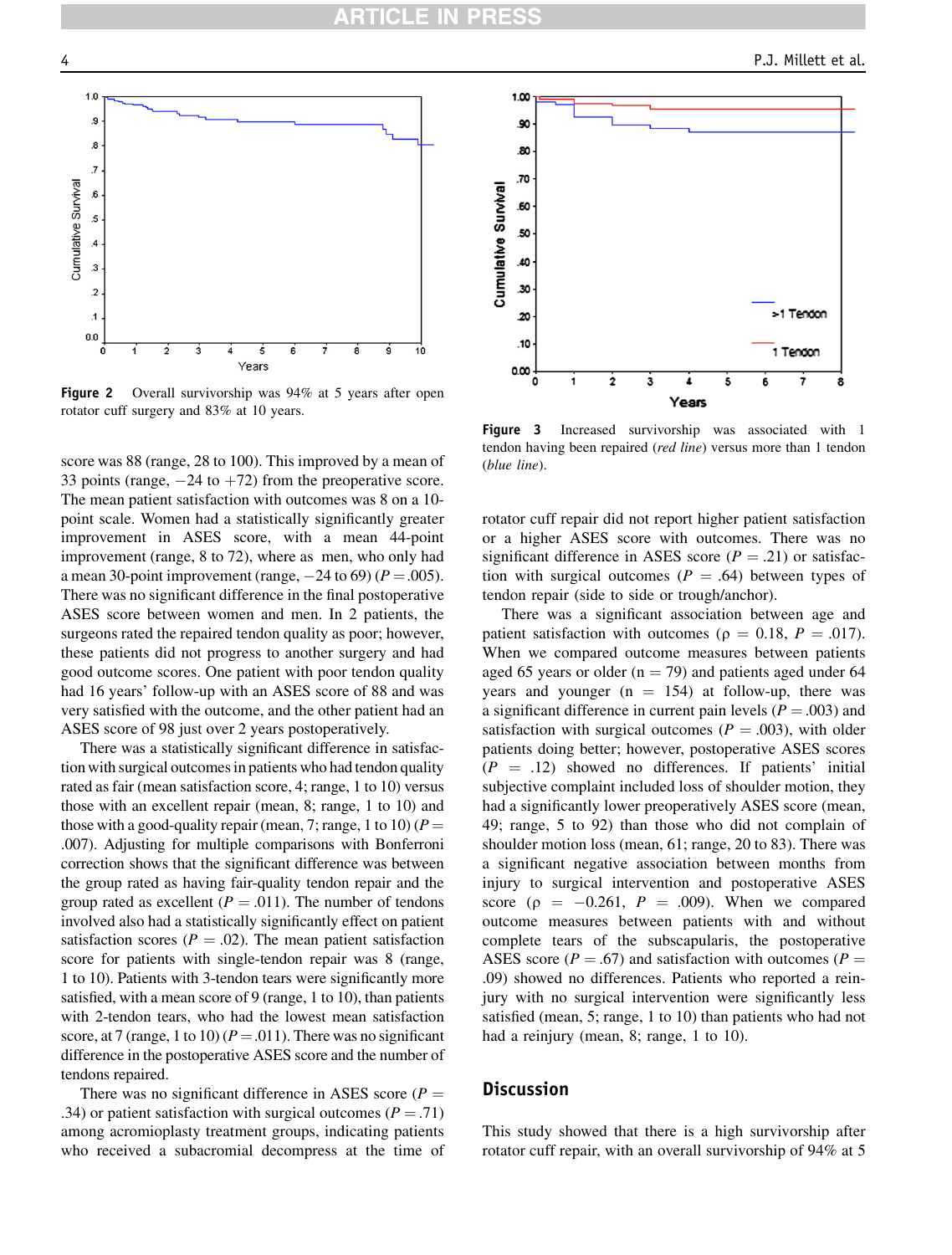#### Survivorship of open rotator cuff repair 5  $\sim$  5  $\sim$  5  $\sim$  5  $\sim$  5  $\sim$  5  $\sim$  5  $\sim$  5  $\sim$  5  $\sim$  5  $\sim$  5  $\sim$  5  $\sim$  5  $\sim$  5  $\sim$  5  $\sim$  5  $\sim$  5  $\sim$  5  $\sim$  5  $\sim$  5  $\sim$  5  $\sim$  5  $\sim$  5  $\sim$  5  $\sim$  5  $\sim$  5  $\sim$

years and 83% at 10 years. Most failures occurred in the first 2 years. If the cuff repairs survived the first 2 years, then they were highly likely to survive over the 10-year period. This information is particularly useful for surgeons when counseling their patients about the overall success of this procedure. The study also showed that survivorship of open rotator cuff repairs was not associated with age, gender, type of repair, quality of repair, or biceps treatment but was associated with the number of tendons repaired. Patients with 3-tendon tears had lower survivorship yet had the highest satisfaction with their surgical outcomes. Overall, patients in this surgical cohort reported significant improvement in ASES score and had high patient satisfaction. The only factor that was associated with lower postoperative ASES scores was longer duration between injury and surgery. Factors associated with lower patient satisfaction were increased age at surgery, good to fair quality of tendon repair, and a 2-tendon tear, as well as whether the patient had had a reinjury.

The open rotator cuff repair technique is an established, successful surgical operation.<sup>[3,7,9,12](#page-5-0)</sup> Patients needing surgery for a complication after primary open rotator cuff repair are rare.<sup>[23](#page-5-0)</sup> In 2002, Herrera et al<sup>[13](#page-5-0)</sup> reported a 1.9% incidence of infection after mini-open rotator cuff repair in 360 patients over a period of 9 years. Similar results were found in our study, with 4 of the 233 patients (1.7%) requiring surgical and medical treatment for infection. In 1 of these 4 patients, a deep vein thrombosis developed that resolved with medical treatment. However, 2 of these 4 patients had to have their rotator cuff repairs revised because of the infections. Postoperative infections are difficult to identify, because they often present in a delayed and subtle manner,  $15$  which may explain why the times between the index surgeries and debridements were so varied.

Another potential complication to the open technique is stiffness, with a 2% to 20% incidence reported in the literature.<sup>[11,32,34,35](#page-5-0)</sup> Williams et al<sup>[34](#page-6-0)</sup> and Yamaguchi et al<sup>[36](#page-6-0)</sup> reported that the incidence of stiffness after open rotator cuff repair ranged between 11% and 20%. Mormino et  $al<sup>21</sup>$  $al<sup>21</sup>$  $al<sup>21</sup>$ reported on 13 patients who had subdeltoid adhesions after open cuff repair. Of the 13 patients in their study, 11 had undergone a prior open rotator cuff repair, which indicated a 4.8% captured or stiff shoulder complication rate. All patients were successfully treated with an arthroscopic release of the adhesions. In our cohort of 233 patients, 3 (1.3%) required capsular releases for stiffness. This lower rate of stiffness may be because of the early mobilization and aggressive physical therapy that were typically used during the early postoperative period.<sup>[18,20](#page-5-0)</sup> Patients in this series were started on gentle pendulum exercises and a passive elevation program beginning on day 1 postoperatively.

In our study population, 19 patients required subsequent surgery for reasons not directly attributable to surgical complications. Two patients had total shoulder arthroplasties because of progressive osteoarthritis. One patient underwent biceps tenodesis, and another patient who had a biceps tenotomy at the time of the index procedure underwent reattachment with a biceps tenodesis. One patient required a nerve release after the rotator cuff repair but was unable to provide further details, and one worker's compensation patient underwent an acromioclavicular reconstruction and a SLAP (superior labrum anterior-posterior) repair. Four patients reported having additional surgeries at outside institutions after their index repairs, but they were unable to describe the surgeries performed.

Nine patients underwent revision repairs of the rotator cuff, for a revision rate of 3.9%. Published reports of rotator cuff repair failures are either reported as cuff retear rates or as patients who elected to proceed with revision surgery.<sup>[3,8,14,16,26](#page-5-0)</sup> Posada et al found that 5 of 60 patients had a retear, for a rate of 8.0%, but the study did not indicate whether these 5 patients elected to have revision surgery.<sup>[25](#page-6-0)</sup> Fuchs et al<sup>[8](#page-5-0)</sup> reported a retear rate of 13%. Most of the patients in our study did not have subsequent imaging, so we cannot comment on the structural integrity or retear rates for this cohort. Our study did, however, show similar results to those of Cofield et al, $3$  where 5 of 105 patients (4.7%) in their follow-up cohort had revision rotator cuff surgery, with a mean of 13.4 years' follow-up.

There are published reports documenting patient satisfaction and long-term outcomes after open rotator cuff repair.[3,9,29,37,39](#page-5-0) Published studies consistently show improvements in pain and function from preoperative levels despite the presence of retears.<sup>[14,16,39](#page-5-0)</sup> Patient satisfaction after rotator cuff repair is highly correlated with pain and function at follow-up.<sup>[24](#page-5-0)</sup> We found the same correlations in this study between the subjective pain and function questions and satisfaction with surgical outcomes. Over 56% of the patients (131 of 233) indicated they were highly satisfied with their surgical outcomes. Unfortunately, 10% of the patients (23 of 233) indicated they were highly unsatisfied with their surgical outcomes.

This study had several limitations, which include the retrospective review of prospectively collected data. Patients with 3-tendon tears had the lowest survivorship yet had the highest satisfaction with their surgical outcomes when compared with patients with 1- and 2 tendon repairs, which is the exact opposite of what we expected. This might indicate that patient education and expectations after surgery may play a role in satisfaction levels. Selection bias from a sports medicine referral center could also have affected survivorship rates and outcome data, but with over 85% follow-up, we hope to have minimized any of these effects. $2<sup>3</sup>$  Another limitation was the choice of a subsequent surgery as an endpoint. Certainly, there may have been patients who were considered ''survivors'' because they did not undergo further surgery even though, clinically, they may not have been doing well. There are others who could have been doing well clinically but may have had structural failure of the repair. Postoperative imaging studies such as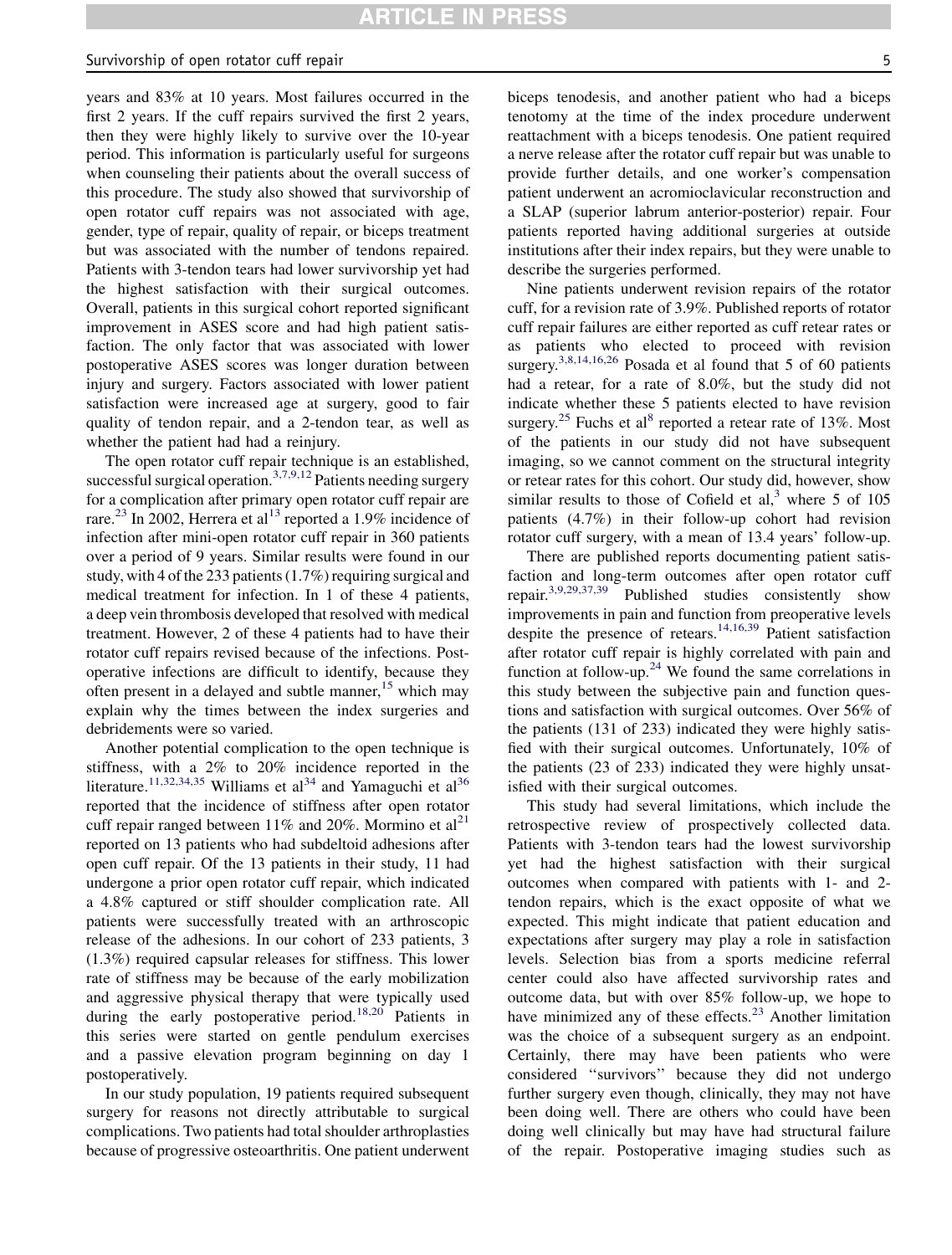<span id="page-5-0"></span>

magnetic resonance imaging were not included in the analyses to look at the integrity of the repairs. Jost et  $al<sup>14</sup>$ and Zumstein et  $al<sup>39</sup>$  $al<sup>39</sup>$  $al<sup>39</sup>$  showed that in patients with massive cuff repairs, good and excellent clinical results could be achieved despite having a retear rate of 37%. They found that patients with a retear had improvement from preoperative levels but those patients with a structurally intact repair had substantially better results. Although this study lacks follow-up rotator cuff structural data, the choice of subsequent surgery as an endpoint is a clinically important one that is easily documented and very meaningful not only to patients but also to the treating surgeon.

# Conclusion

In this series of patients treated with traditional open surgical techniques, rotator cuff repairs had an overall survivorship of 94% at 5 years and 83% at 10 years. If the repair did not require surgical intervention within the first 2 years, then it was highly likely to survive over a period of 10 years. This study showed that survivorship after open surgical rotator cuff repair was not associated with age, gender, type of repair, quality of repair, or biceps treatment. There was an increased cuff repair survivorship in patients who had fewer tendons repaired. At final followup, patients who did not have subscapularis tears reported that they had significantly greater painless ranges of motion of their index arm than patients who had subscapularis tears. In those patients who did not undergo a subsequent surgery, the mean ASES score was 88 (range, 28 to 100) at a mean of 6.3 years postoperatively.

# Disclaimer

This work was not supported directly by outside funding or grants. However, one of the authors (P.J.M.) has received from a commercial entity (Arthrex) something of value (exceeding the equivalent of US \$500) not related to this manuscript or research.

# References

- 1. Baker CL, Liu SH. Comparison of open and arthroscopically assisted rotator cuff repairs. Am J Sports Med 1995;23:99-104.
- 2. Chen AL, Mears SC, Hawkins RJ. Orthopaedic care of the aging athlete. J Am Acad Orthop Surg 2005;13:407-16.
- 3. Cofield RH, Parvizi J, Hoffmeyer PJ, Lanzer WL, Ilstrup DM, Rowland CM. Surgical repair of chronic rotator cuff tears. A prospective long-term study. J Bone Joint Surg Am 2001;83:71-7.
- 4. Cole BJ, ElAttrache NS, Anbari A. Arthroscopic rotator cuff repairs: an anatomic and biomechanical rationale for different suture-anchor

repair configurations. Arthroscopy 2007;23:662-9. doi:10.1016/j. arthro.2007.02.018

- 5. Cummins CA, Murrell GA. Mode of failure for rotator cuff repair with suture anchors identified at revision surgery. J Shoulder Elbow Surg 2003;12:128-33. doi:10.1067/mse.2003.21
- 6. Davidson PA, Rivenburgh DW. Rotator cuff repair tension as a determinant of functional outcome. J Shoulder Elbow Surg 2000;9:502-6. doi:10.1067/mse.2000.109385
- 7. Ellman H, Hanker G, Bayer M. Repair of the rotator cuff. End-result study of factors influencing reconstruction. J Bone Joint Surg Am 1986;68:1136-44.
- 8. Fuchs B, Gilbart MK, Hodler J, Gerber C. Clinical and structural results of open repair of an isolated one-tendon tear of the rotator cuff. J Bone Joint Surg Am 2006;88:309-16. doi:10.2106/JBJS.E. 00117
- 9. Galatz LM, Griggs S, Cameron BD, Iannotti JP. Prospective longitudinal analysis of postoperative shoulder function: a ten-year follow-up study of full-thickness rotator cuff tears. J Bone Joint Surg Am 2001; 83:1052-6.
- 10. Harryman DT, Mack LA, Wang KY, Jackins SE, Richardson ML, Matsen FA III. Repairs of the rotator cuff: correlation of functional results with integrity of the cuff. J Bone Joint Surg Am 1991;73: 982-9.
- 11. Hatch GF III, Gobezie R, Millett PJ. Stiffness following rotator cuff repair. In: Green A, editor. Complications in orthopaedics rotator cuff surgery: AAOS monograph series. Rosemont (IL): American Academy of Orthopaedic Surgeons; 2006: pp 1-112.
- 12. Hawkins RJ, Misamore GW, Hobeika PE. Surgery for full-thickness rotator-cuff tears. J Bone Joint Surg Am 1985;67:1349-55.
- 13. Herrera MF, Bauer G, Reynolds F, Wilk RM, Bigliani LU, Levine WN. Infection after mini-open rotator cuff repair. J Shoulder Elbow Surg 2002;11:605-8. doi:10.1067/mse.2002.127302
- 14. Jost B, Zumstein M, Pfirrmann CW, Gerber C. Long-term outcome after structural failure of rotator cuff repairs. J Bone Joint Surg Am 2006;88:472-9. doi:10.2106/JBJS.E.00003
- 15. Karas EH, Iannotti JP. Failed repair of the rotator cuff: evaluation and treatment of complications. Instr Course Lect 1998;47:87-95.
- 16. Klepps S, Bishop J, Lin J, Cahlon O, Strauss A, Hayes P, Flatow EL. Prospective evaluation of the effect of rotator cuff integrity on the outcome of open rotator cuff repairs. Am J Sports Med 2004;32:1716- 22. doi:10.1177/0363546504265262
- 17. Kocher MS, Horan MP, Briggs KK, Richardson TR, O'Holleran J, Hawkins RJ. Reliability, validity, and responsiveness of the American Shoulder and Elbow Surgeons subjective shoulder scale in patients with shoulder instability, rotator cuff disease, and glenohumeral arthritis. J Bone Joint Surg Am 2005;87:2006-11. doi:10.2106/JBJS.C. 01624
- 18. Kuhn JE, Hawkins RJ. Surgical treatment of shoulder injuries in tennis players. Clin Sports Med 1995;14:139-61.
- 19. Michener LA, McClure PW, Sennett BJ. American Shoulder and Elbow Surgeons Standardized Shoulder Assessment Form, patient self-report section: reliability, validity, and responsiveness. J Shoulder Elbow Surg 2002;11:587-94. doi:10.1067/mse.2002.127096
- 20. Millett PJ, Wilcox RB III, O'Holleran JD, Warner JJ. Rehabilitation of the rotator cuff: an evaluation-based approach. J Am Acad Orthop Surg 2006;14:599-609.
- 21. Mormino MA, Gross RM, McCarthy JA. Captured shoulder: a complication of rotator cuff surgery. Arthroscopy 1996;12:457-61.
- 22. Morse K, Davis AD, Afra R, Kaye EK, Schepsis A, Voloshin I. Arthroscopic versus mini-open rotator cuff repair: a comprehensive review and meta-analysis. Am J Sports Med 2008;36:1824-8. doi:10. 1177/0363546508322903
- 23. Norquist BM, Goldberg BA, Matsen FA III. Challenges in evaluating patients lost to follow-up in clinical studies of rotator cuff tears. J Bone Joint Surg Am 2000;82:838-42.
- 24. O'Holleran JD, Kocher MS, Horan MP, Briggs KK, Hawkins RJ. Determinants of patient satisfaction with outcome after rotator cuff